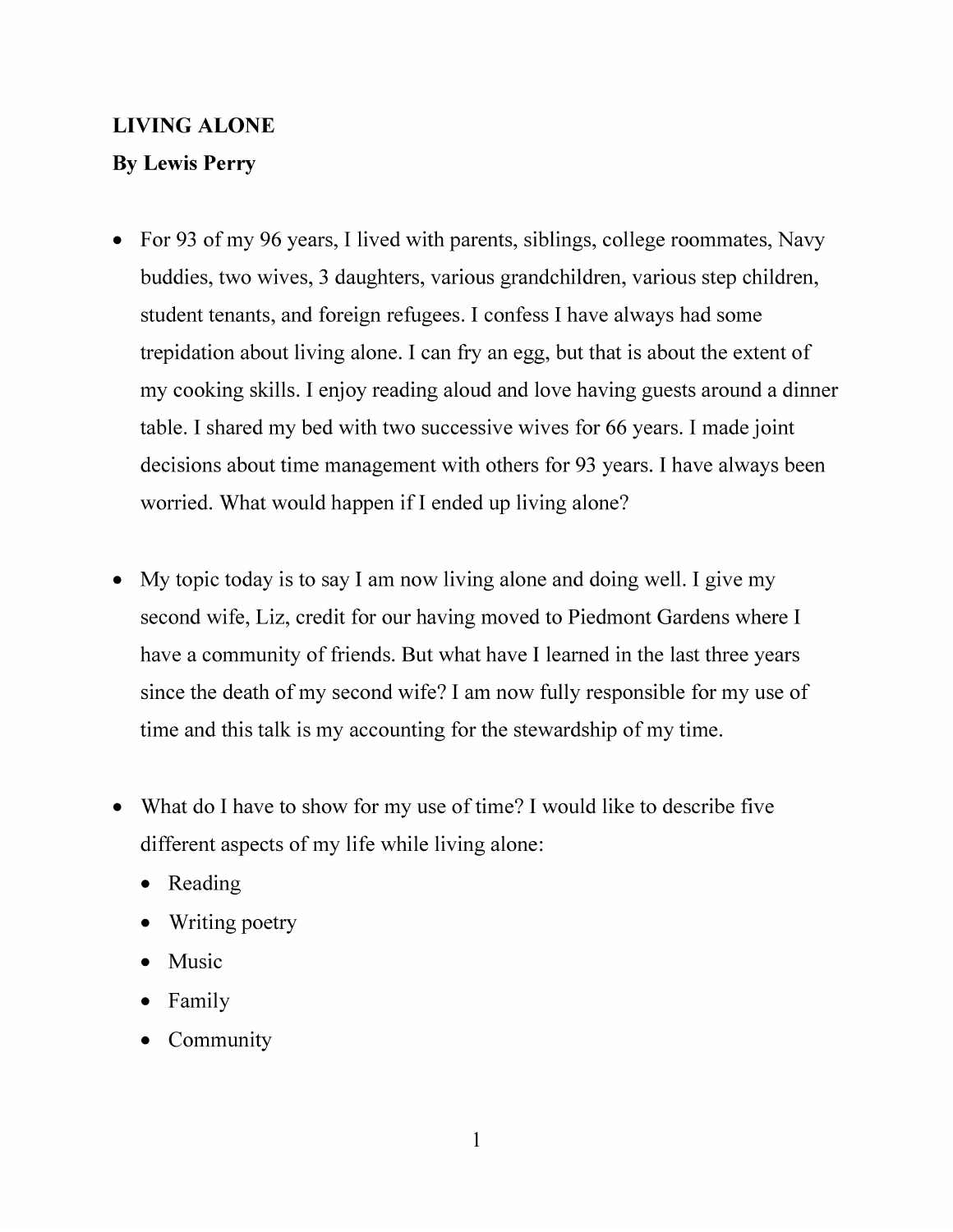## **READING**

- In the last three years all reading has been done with a Kindle reader.
- I have indulged my interest in crime fiction: Michael Connelly, Sheldon Spiegel, David Baldacci, Donna Leon, and others Also John Grisham, who writes legal thrillers.
- Reading out loud was a favorite recreation in the past. I read hundreds of books aloud to my first wife over a period of 50 years.
- In 2016, I had a chance to do this again. A resident here was ill, confined to Skilled Nursing, and I read aloud to her for an hour a day, 4 mornings a week, for 7 weeks and ended after she recovered in the summer of 2016. I read her some short stories by James Thurber and "A Spool of Blue Thread" by Anne Tyler.
- Another reading adventure included me as a listener. A friend here was reading aloud to another resident with macular degeneration and I was invited, along with a third woman, to listen. This went on for more than a year but was suspended after the deaths of two of the women. We read several books during that period, books which we mutually agreed upon.
- Right now I am reading a David Baldacci novel called "Total Control."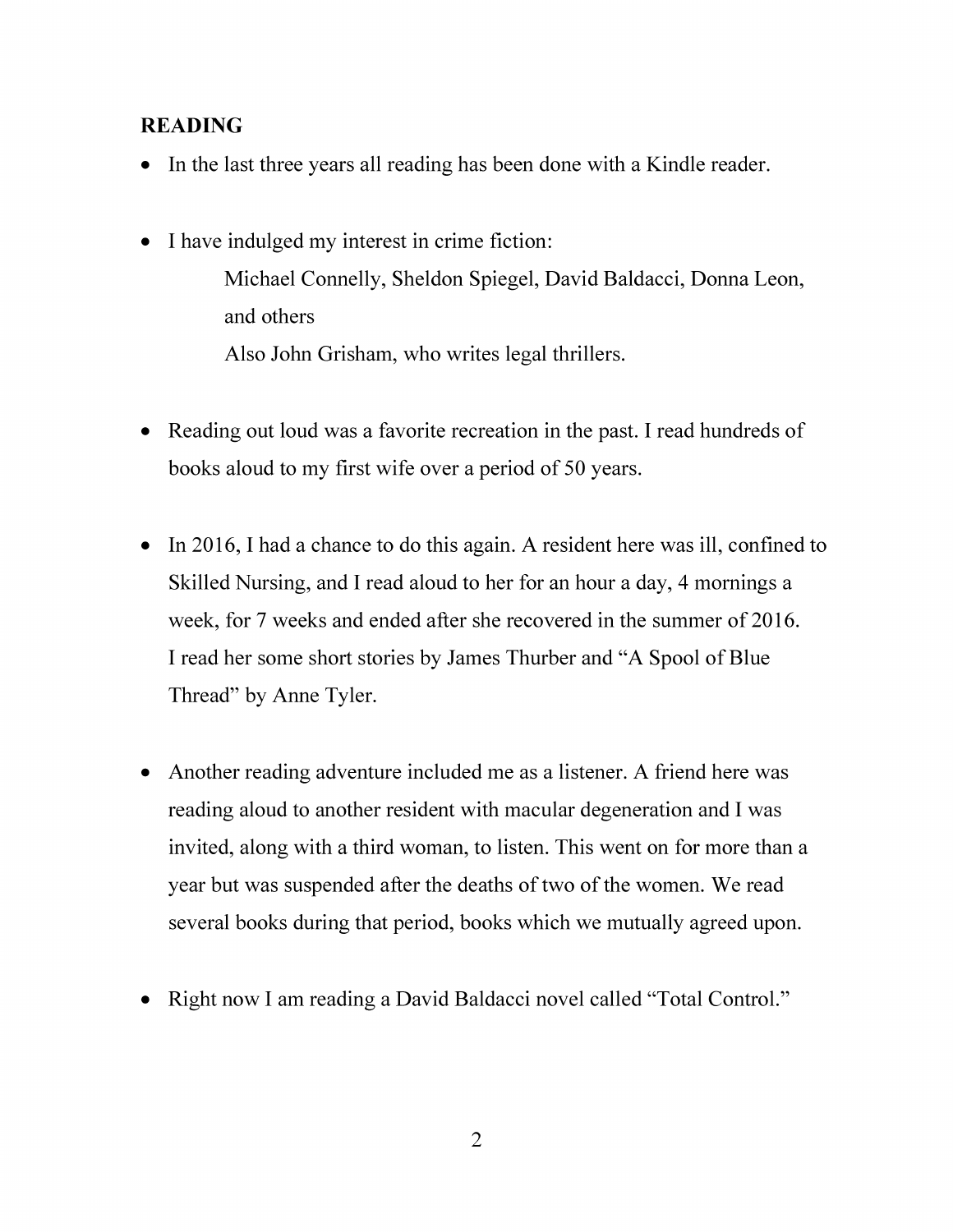#### **WRITING POETRY**

- I am a poetry ignoramus. Until 2016, I had never read poetry or written poetry or paid any attention to it. I was a poetry zero.
- My first poem was written on September 9, 2016 as a private message to a friend, in anticipation of Sept. 11, the  $15<sup>th</sup>$  anniversary of the "9/11" attacks.
- I had no idea of writing or publishing anything, anytime. But the new issue of "The Crest" then registered with me. If Fran and Flossie and Matt could write and publish, why couldn't I? So I tried a short poem and Nina published it Oct. 1, 2016. Since then, I have had a new poem in every issue, about 30 to date.
- What I love to do is to read it out loud. That's the point of writing it—to read it out loud.
- On previous public occasions I have read poems about my trigeminal neuralgia, about my surgery and the recovery, about my wife's death, and about my spiritual journey.
- On this occasion, I have selected three new poems to read about new subjects, such as my style of writing, my motivation, and my inspiration.
	- o Read "Stream"
	- o Read "Space for Grace"
	- o Read "Inspiration"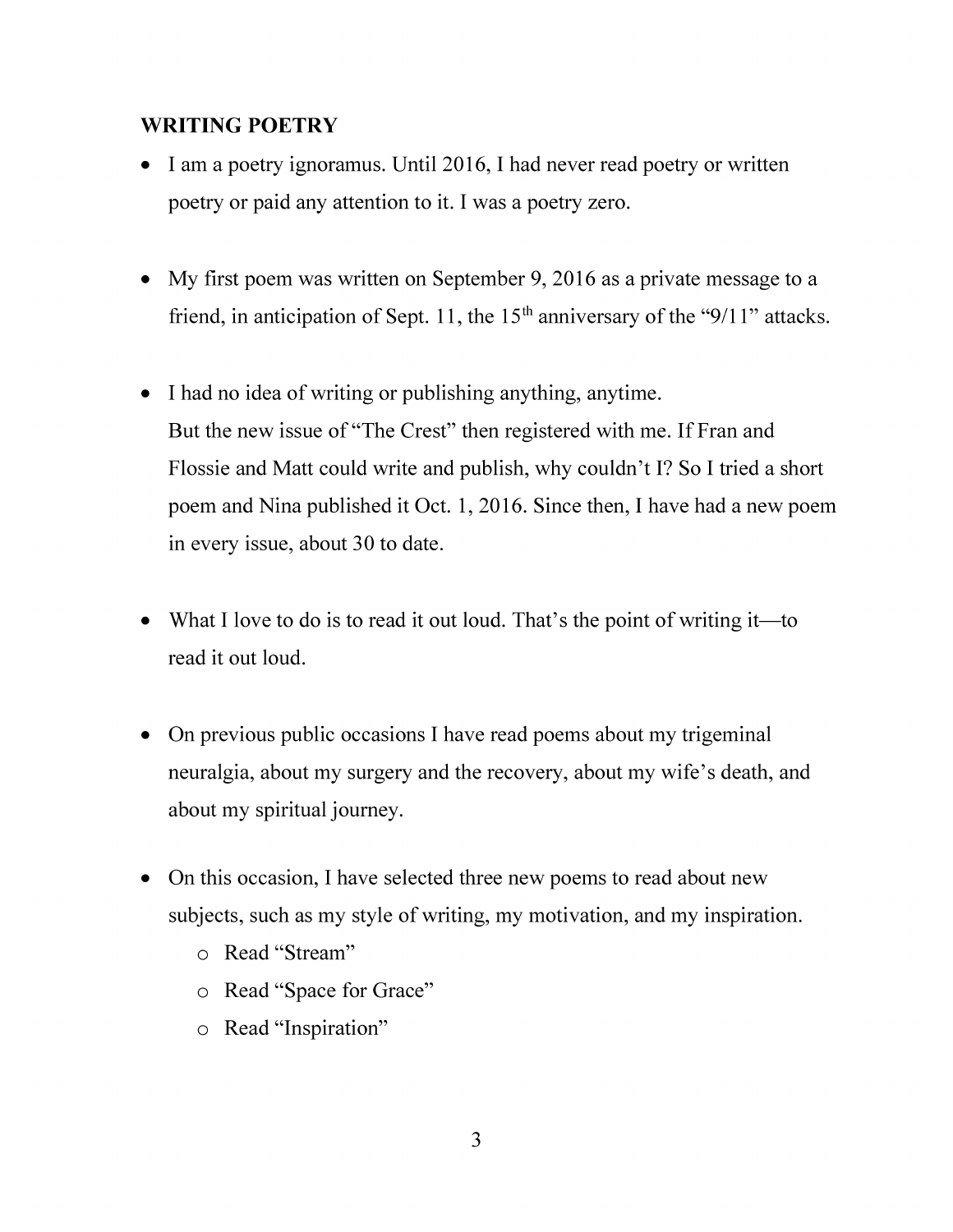#### Stream By Lewis Perry

This is a stream, a stream of words, Words about poems and poetry, About poets writing poems Based on their conscious experiences.

The poets are two, Lewis and Billy. Billy is Billy Collins, USA poet laureate. Lewis is an aging poet who lives In Oakland, CA, USA. He's learning.

He has written poems for less than two years. Billy has written and published for decades. Lewis hardly knew Billy's name. He certainly hadn't read any of Billy's poems.

Somebody said Billy writes like Lewis. How could that be? Billy wrote first. Yet somebody said what Lewis just wrote. Billy's style is like that of Lewis.

Lewis sees and looks, feels and thinks, And out comes a stream, a stream of words. That's what Billy does. The words cover Mundane, every day, commonplace things.

The rising sun, the morning fog, The songs of birds, the sounds of trucks, The morning news, the national events, The fate of the world, the love of God.

That's the subject matter That Lewis pays attention to. Billy does the very same thing And he has universal respect.

Lewis will never catch up With Billy, nor should he even try. For Lewis it is enough to know That somebody thinks the two are similar.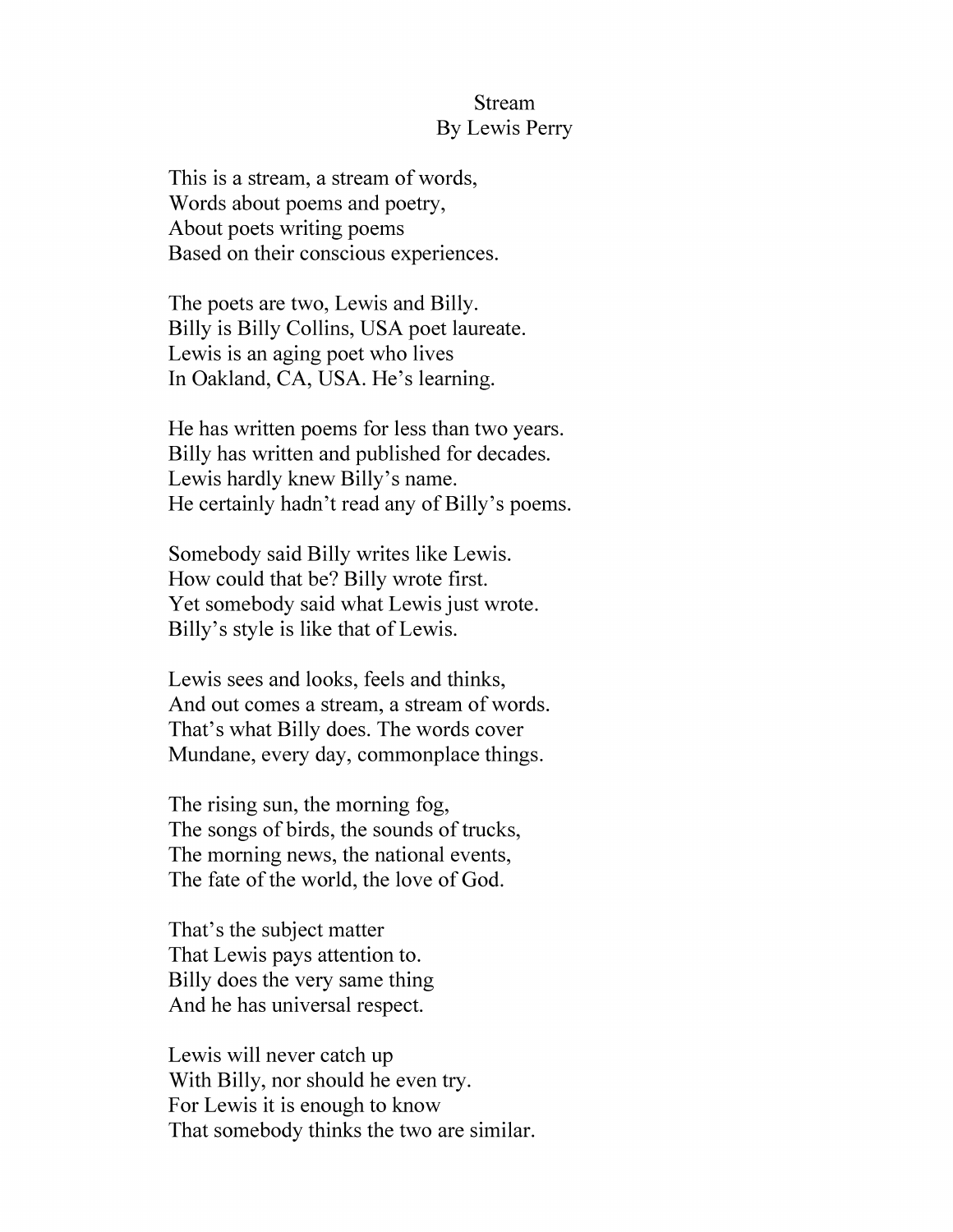Space for Grace By Lewis Perry

The other day I heard these words. They make a title begging for a poem. So this is my humble effort To fill the available void.

Three years ago in December I lost Liz, my second wife. My life seemed drawing to a close With nothing left worth living for.

But that was not to be, thank God. I was saved by the grace of finding Things to do that got me Outside myself, like a snake, with new skin.

To name them all is tedious. You won't believe them all. But the fact is I found the space And time to do these things for others.

The secret was finding other-centered Activity, not self-centered. What I do for friends and community Is what makes my life worth living.

Such a conclusion may seem Obvious to those who have already found it. I hope you are one of those. But I had to learn it for myself By making space for grace anew.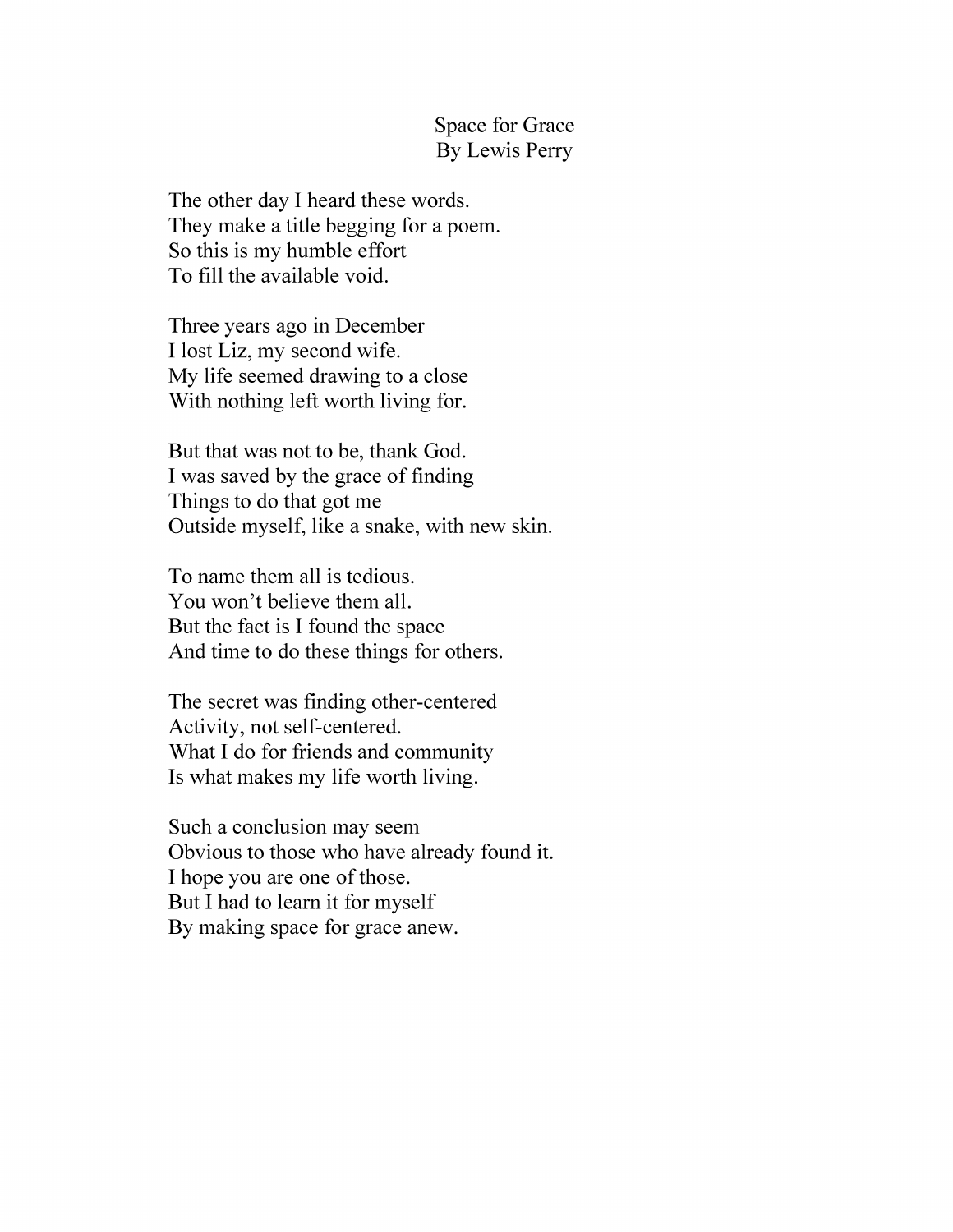#### Inspiration By Lewis Perry

Today I heard a piece of music By the Gypsy Kings, called "Inspiration." It set me to thinking about my work. What inspires me to try to write verse?

Music is such a ready source Of beauty, of harmony, of virtuosity, Especially when the human voice is Accompanied by harps and violins, By guitars and mandolins.

But words alone can give the urge To write lines that carry weight, That flow with grace from human tongue, That lift the spirits of all who hear.

My experience these past two years Is that all it takes is a word Or phrase to set the mind in motion, Going where the imagination pleases.

One friend gave me the phrase, "Sacred Time." Not knowing what was meant, I pushed the idea to a prayer For grace in this sacred time.

Inspiration is like a gift from the blue, From the blue sky, from outer space, From the recesses of the mind, From the ultimate source, God.

I can't predict it, I can't control it, I can't design it, I can't suppress it. All I can do is express it, share it, And walk humbly with God's grace.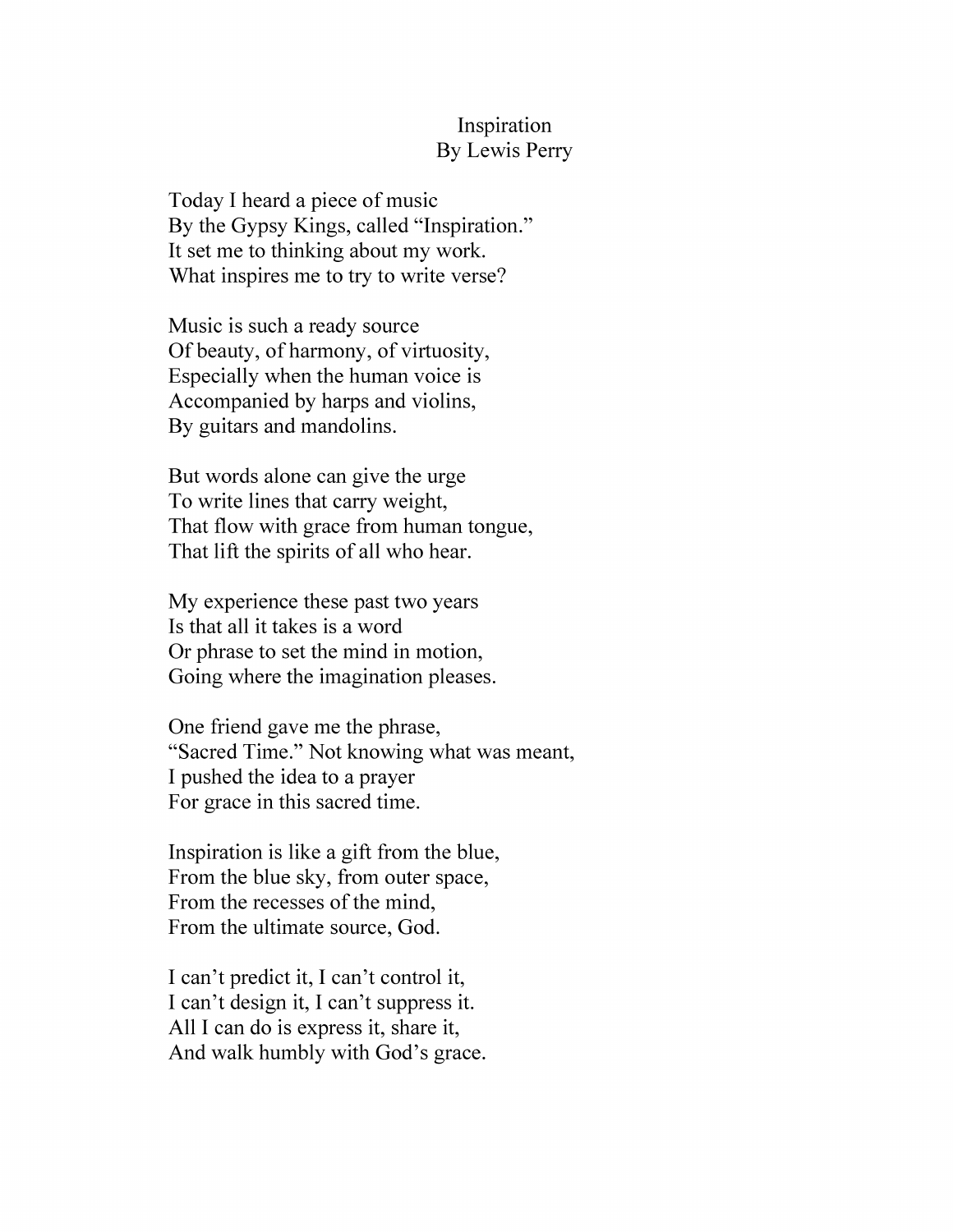## **MUSIC**

- I have been a consumer and producer of music all my life and that has continued during the last three years.
- As a consumer, I attended most of the live musical events here, both classical and popular. We have such an extraordinary opportunity here to hear good music, free.
- As a producer, I played both violin and oboe as a child and sang in a barbershop quartet briefly and in my church choir for many decades. I even met my first wife in the church choir. When I stopped driving in 2013, I thought my singing days were over, because I couldn't get to choir rehearsal. Not so! I was able to continue singing, thanks to the Hootenanny group. Singing with the Hootenanny has become the replacement.
- But there's more. My family prevailed on me to get an iphone in 2016. With the help of my granddaughter, I learned how to access Pandora. I became a fan of Latin jazz and popular guitar music. I use it to stimulate and regulate my exercise program for my legs. I do physical therapy exercises for my arthritic knees. With a blue tooth speaker, I can take the music up to the roof, in the summer.
- My first artistic endeavor was to prepare a program of recorded music by Antonio Carlos Jobim, that my family helped me present here at PG on Father's Day 2017.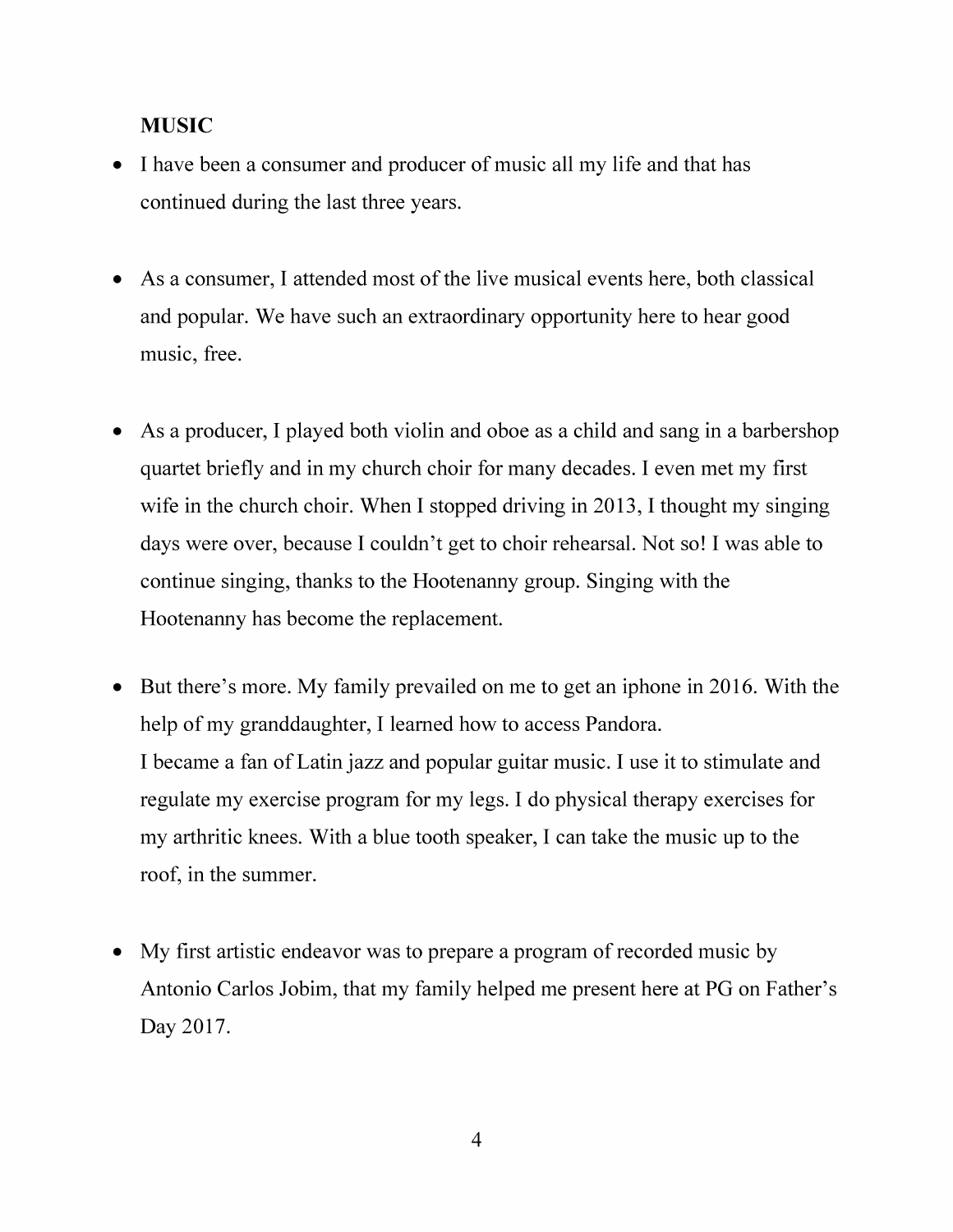- My second artistic endeavor was a composition, a song entitled "Waltzing with Joy." It was a simple tune, in the key of C in  $\frac{3}{4}$  time. The words were based on the lecture by Dr. John Chuck, "The Three Keys to Contentment." The Hootenanny learned the song and sang it here several times.
- My third artistic endeavor was another song entitled, "Waltzing with Love." The music was similar to a Jobim song in the key of C with  $\frac{3}{4}$  time. The lyrics were based on my poem, "Never too Late." That song was sung in a church service at my church, First Congregational Church of Berkeley (FCCB), in 2018.1 gave the song to Derek Tam, the choir director at FCCB, and he arranged it for piano and soprano and then performed it with Julie Greer, the singer. What a thrill!
- My fourth artistic endeavor has been the reading of the poem "Never too Late" out loud, as part of the Hootenanny concerts, thanks to Vangie. I have read it three times now and it has been the most gratifying experience of my recent life. It's never too late to be creative and to share joy and delight with others.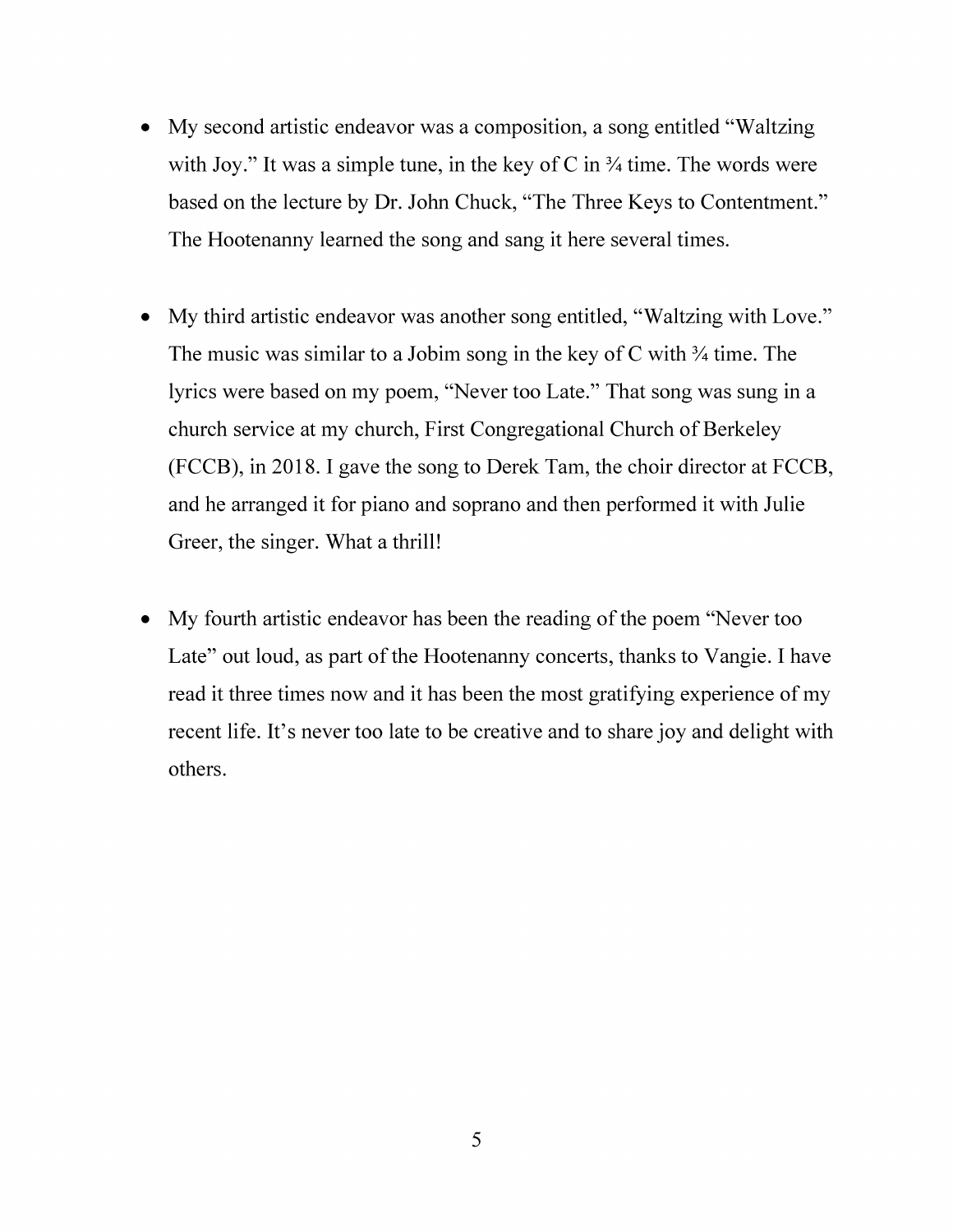## **FAMILY**

- To say I am living alone, is only superficially true. I have three daughters living in California, 2 in Berkeley, and one in Yreka. I see all daughters frequently. I also have four grandchildren, all living in California.
- I still own my house in North Berkeley. My middle daughter lives in it and takes care of it. A typical weekend has her picking me up on Friday afternoon and I spend two nights in Berkeley, go to church in Berkeley on Sunday morning and return here for Sunday dinner at noon. She and I discovered a recreation I will call "wheel chair bird walking" There are many accessible paths along the East Bay shore, from Coyote Hills Regional Park to Point Pinole. My daughter keeps a wheel chair in the car and brings her digital camera, I have binoculars, and we look at birds and photograph them.
- With her help and driving, we have taken four long trips in the last three years.
	- o In 2016 and 2017 we drove to Yreka to visit my eldest daughter and then went to Ashland to see plays at the Oregon Shakespeare Festival,
	- o In 2018, my two younger daughters and I drove to Bishop, in Inyo County, on the east side of the Sierras. We were able to find and visit the ranch in Mono County, just north of Bishop, where my family had lived from 1912 to 1922, before I was bom. It was the fulfillment of my ambition to show my daughters the place where my parents had lived. That trip included a detour to see the Bristlecone Pines and another side trip to picnic along the Merced River in Yosemite Valley.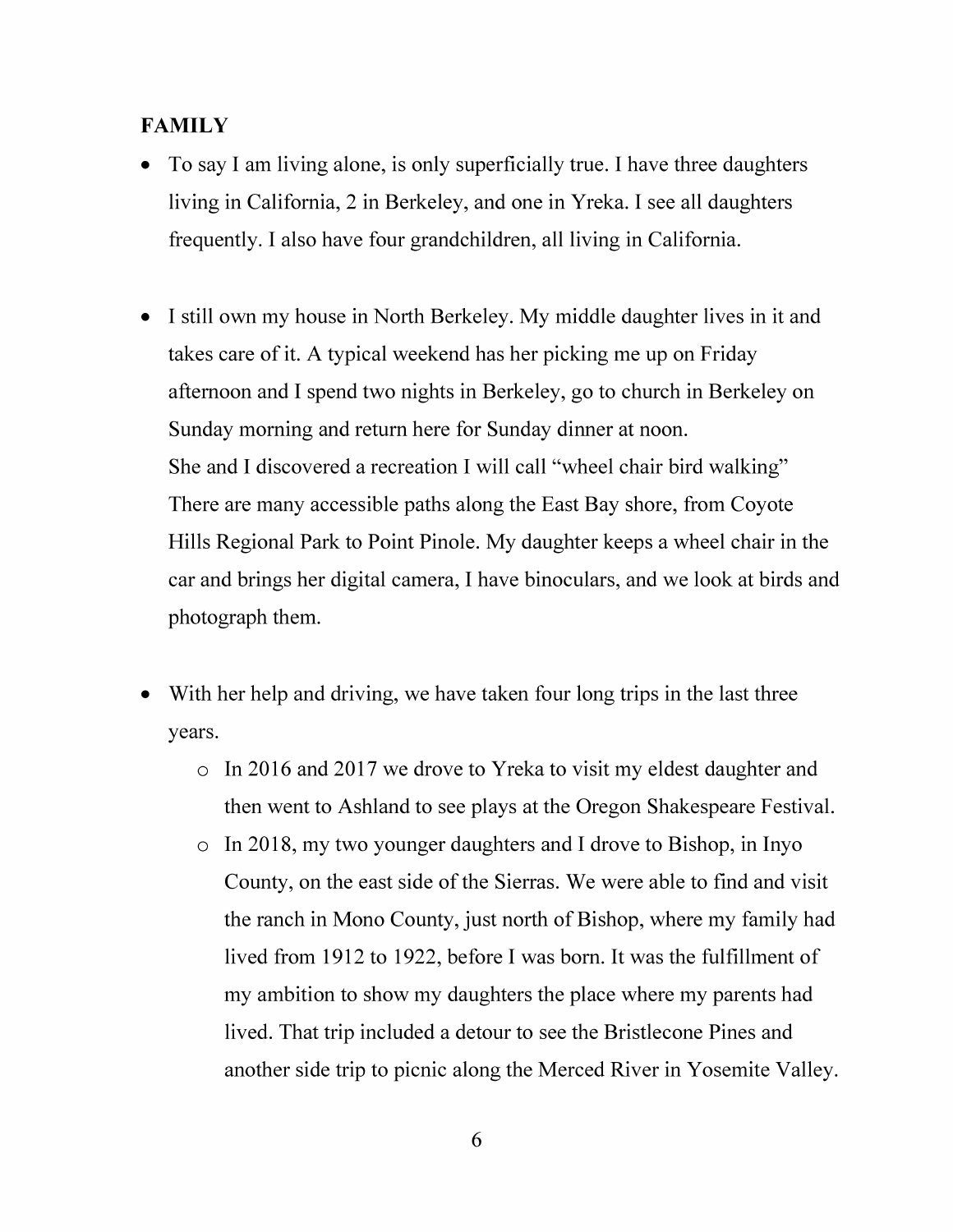- o The other big trip in 2018 was a trip to Mt. Shasta. My eldest grandson, who now lives in Redding, got married at the Mr. Shasta Resort Hotel on Lake Siskiyou. The marriage was notable, for two reasons. It occurred during a wild fire, when the atmosphere was smoky, and we had to take a 2-hour detour to get there since Interstate 5 was closed. Nevertheless the guests all showed up in the smoke and it was a great occasion. I was asked to say something at the reception, and I wrote a poem for the occasion honoring the groom, his bride, and the mother who raised him. I now have a grand daughter-in-law.
- The other big family occasion in 2018 was the marriage of my eldest granddaughter. She went to India, to marry a native of India, whom she met in graduate school at UC Berkeley, who now lives in the U.S. They now live in San Francisco and are expecting their first child, so I may be a greatgrandfather before the year is out. So in just one year I have seen two grandchildren married and acquired a granddaughter-in-law and grandsonin-law. Talk about joy and delight!
- Fortunately, I see my family members frequently because they still gather for dinner around the dining table in North Berkeley. My iphone has also helped me stay in touch. My grandchildren even respond to my texts!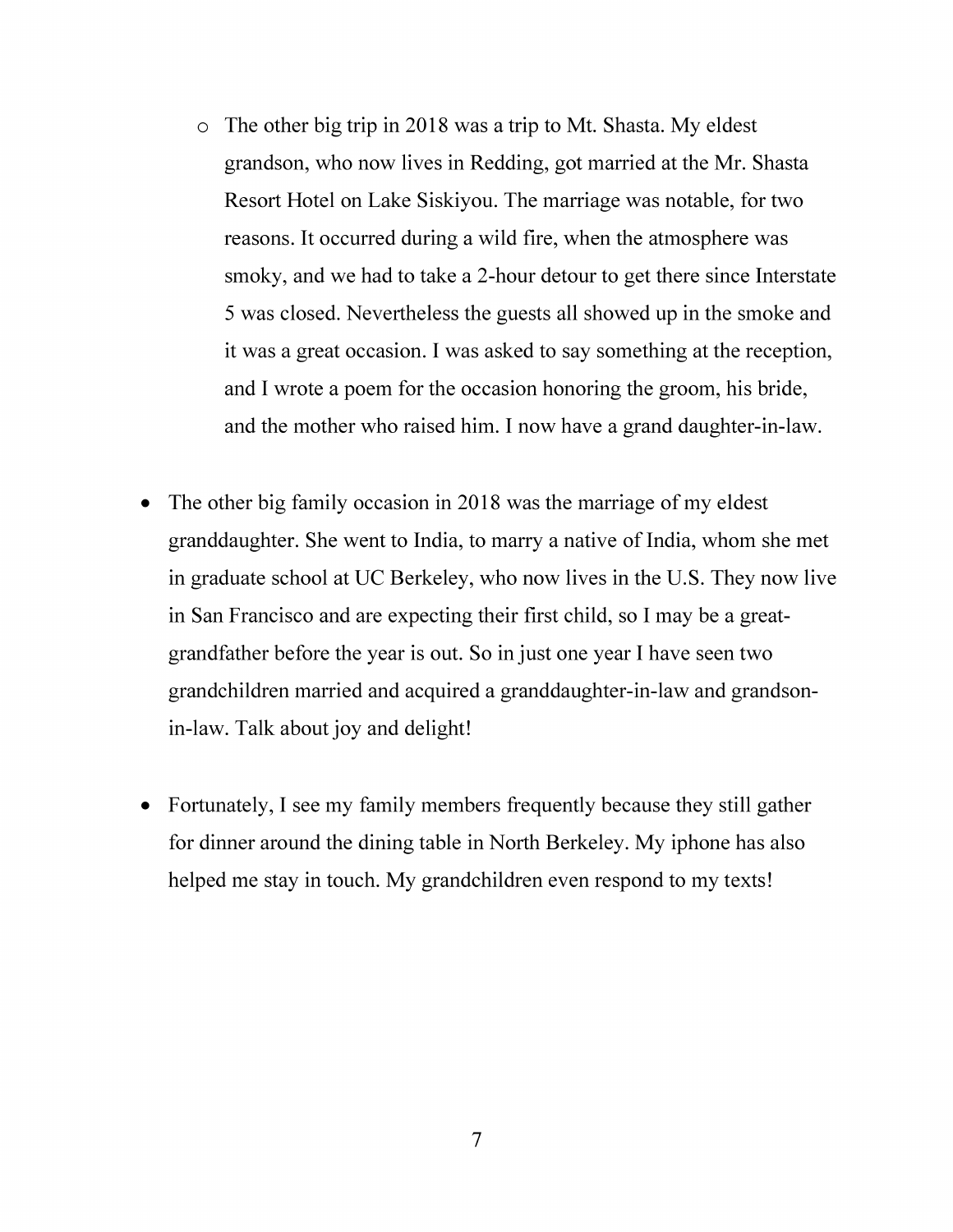#### **COMMUNITY**

- There are three activities I want to talk about under the heading of Community here at PG: Film Committee, Resident Foundation Committee, and GEAR.
- I have served twice as a member of the Film Committee, for a total of four years out of eight. First time was for two years when Harriet Williams was Chair and then again for the last two years. The Film Committee has two jobs. The easy one is choosing films. The hard one is running a theater every Thursday night. The first period I was on the committee, the challenges defeated us. We couldn't run the theatre, and we all quit and gave up. By buying new equipment and turning the theatre around, the job was resumed successfully. Now we are going through another crisis, requiring new projectionists and theatre management. I hope it works out.
- The Resident Foundation Committee, formerly the Benevolent Support Committee, engages in fundraising activity to support the Resident Endowment Foundation. This is the source of funds for the subsidies that enable Piedmont Gardens to fulfill the promise of support to the end of life for those who exhaust their funds through no fault of their own. This is the ultimate promise we made to each other and nothing is more important here, in my view. I have served three years on the Committee, including two years as Secretary, and my term will end this year, 2019. It has been an honor to serve you.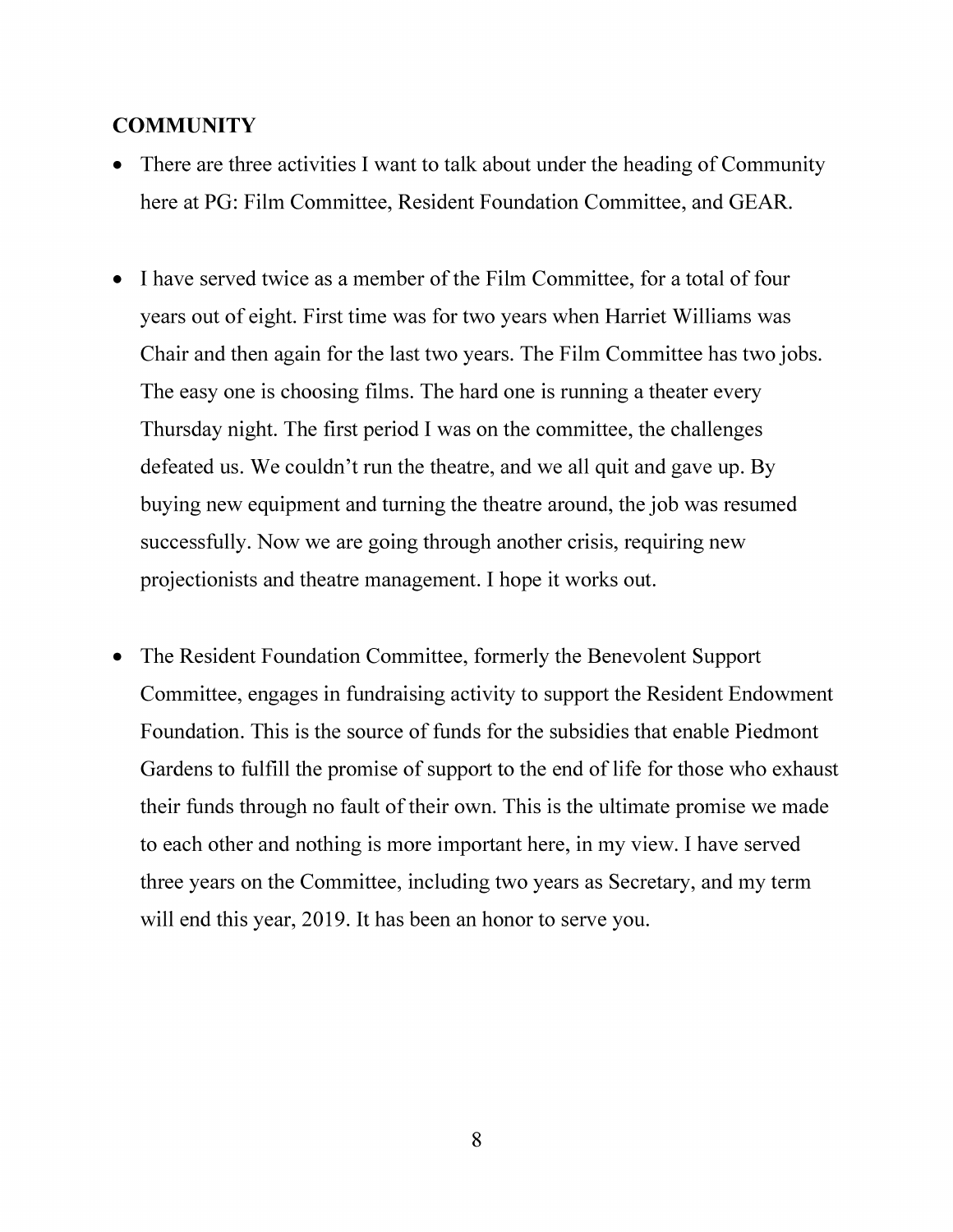- GEAR: What is GEAR? It's an acronym, an activity, and a Godsend. G is for expressing Gratitude. E is for Exercise, both body and mind. A is for Accepting change and Adapting. R is for cultivating old and new Relationships.
- The idea and theory of GEAR came from Dr. John Chuck, the son of a former resident, Rev. James Chuck. Part of his work is the continuing education of doctors and health care workers in the Kaiser system in Northern California. Dr. John says that medical research and literature support the idea that there are four variables that distinguish people that age successfully from those who don't. The four variables are: GEAR - Gratitude, Exercise, Adaptability, Relationships.
- The practice of GEAR was started here by Rev. James Chuck, Coordinator, and Doris Pummill. The work of GEAR is done in wellness circles that meet weekly to talk about GEAR. At the present time there are seven such circles here that are active. I have succeeded James as the Coordinator and a successor for me needs to be found.
- I say GEAR is a godsend. It was for me after my second wife, Liz, died. I needed a focus, an activity, the support of friends, and a job. It gave me a responsibility, something that was regular and demanding, that I couldn't just drop, willy-nilly.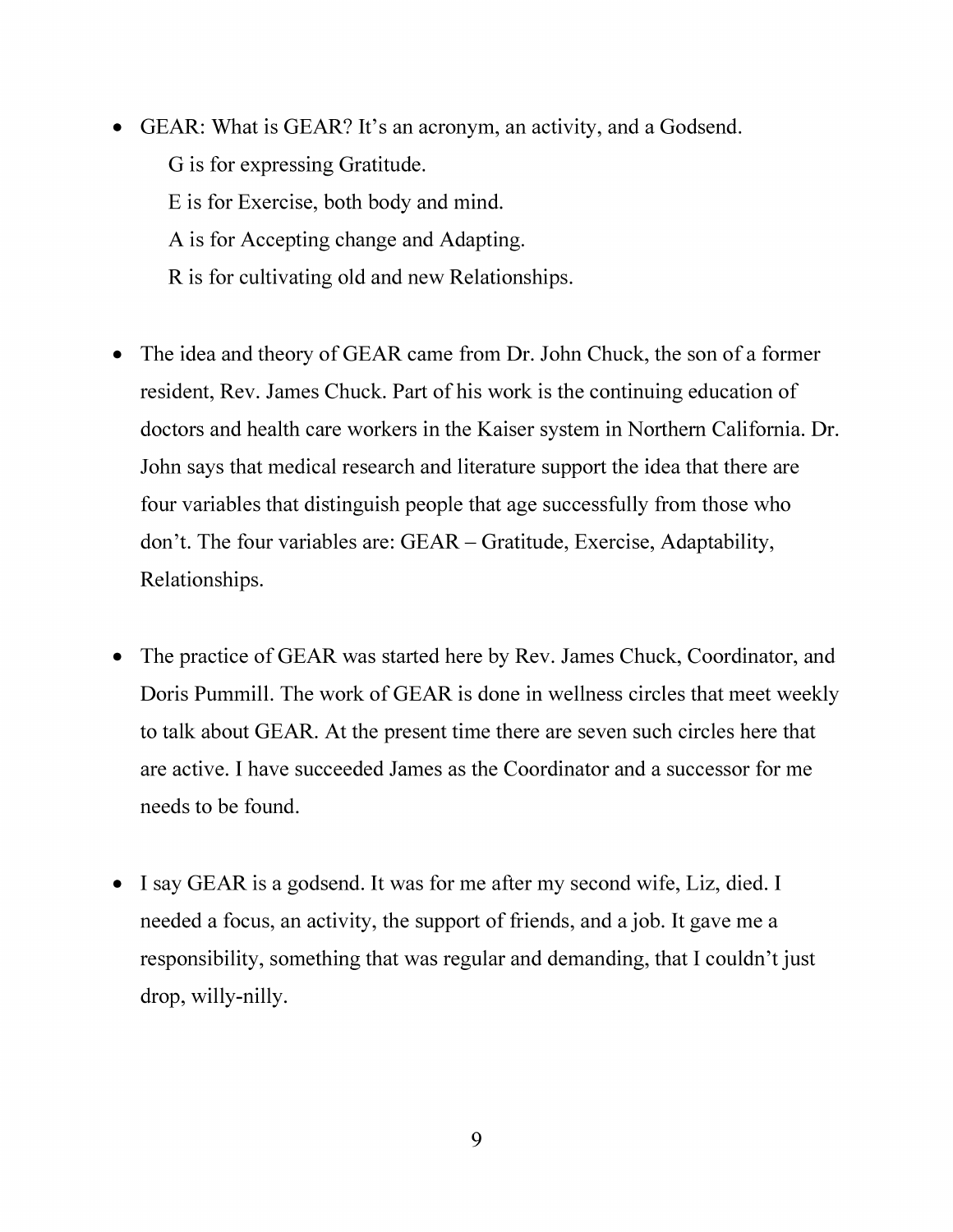- I now facilitate two circles, Monday at 3:30pm and Thursday at 3pm. It was my number one commitment to the community here.
- If you want to know more, talk with me anytime, anywhere. Call me, stop me in the hall, and talk to me over dinner. My mantra is: GEAR today, GEAR tomorrow.

In closing, I would like to acknowledge the assistance and friendship of many people here at PG who have helped make this transition to living alone not only bearable but fun. The staff members who know my name and smile in the hall or bring my favorite food before I place an order. The nurses who attend to my cuts and bruises. The many people I have the pleasure of conversing with over dinner. The movies, musical concerts, GEAR circles, and outings. My last three years have been more fun and more rewarding than I could have imagined. I have experienced an awakening of sorts. I have not had to consult with anyone about my time management. I have tried new things, gone new places, and made new friends. And at 96,1 still am looking forward to more fun!

The end.